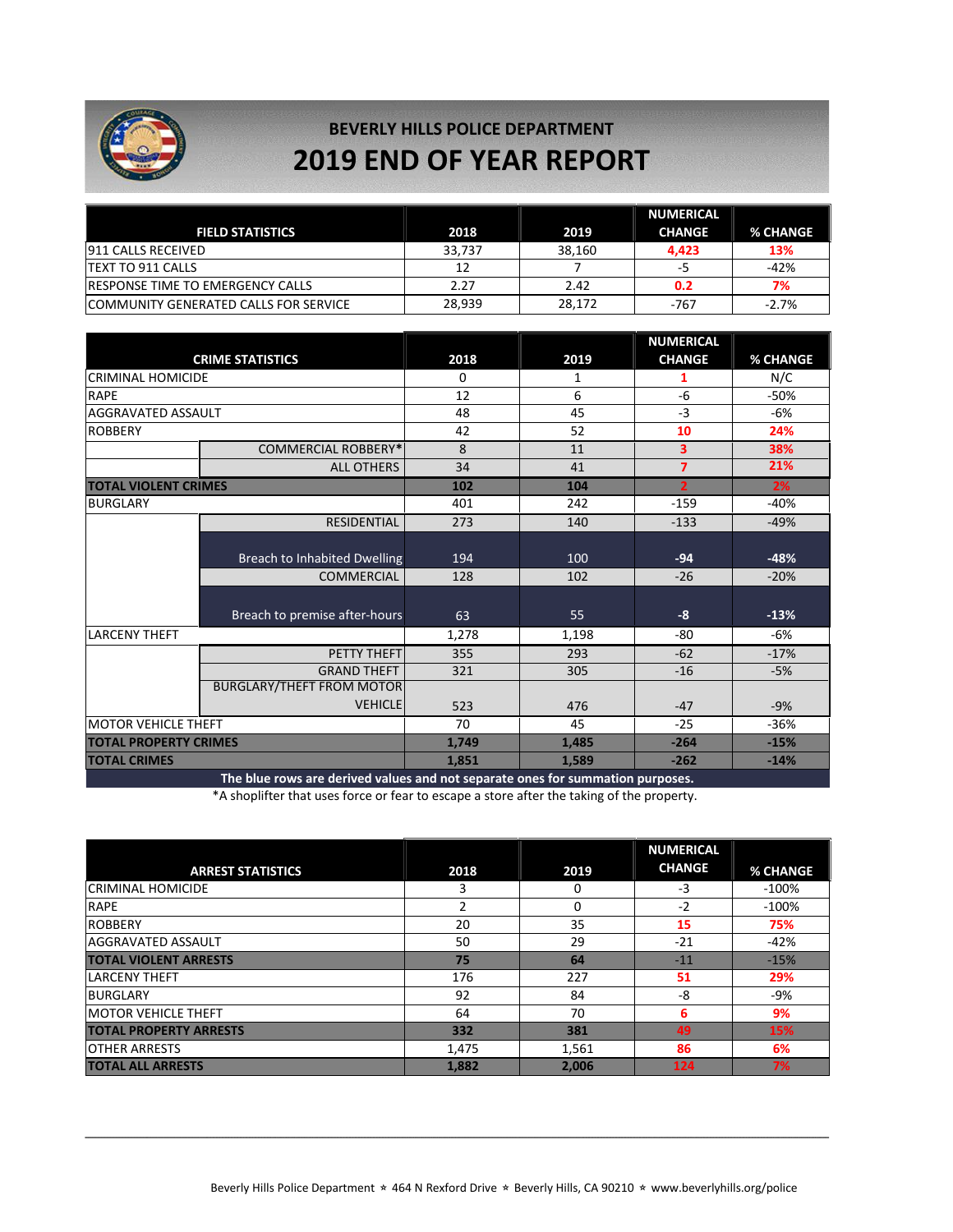

### **BEVERLY HILLS POLICE DEPARTMENT 2019 END OF YEAR REPORT**

|                                          |                                     |                                   | <b>NUMERICAL</b>                      |                      |
|------------------------------------------|-------------------------------------|-----------------------------------|---------------------------------------|----------------------|
| <b>COLLISIONS STATISTICS</b>             | 2018                                | 2019                              | <b>CHANGE</b>                         | % CHANGE             |
| <b>PROPERTY DAMAGE</b>                   | 210                                 | 221                               | 11                                    | 5%                   |
| <b>HIT &amp; RUN</b>                     | 120                                 | 111                               | -9                                    | $-8%$                |
| <b>INJURY</b>                            | 428                                 | 444                               | 16                                    | 4%                   |
| <b>AUTO</b>                              | 325                                 | 328                               | $\overline{\mathbf{3}}$               | 1%                   |
| <b>BICYCLIST</b>                         | 24                                  | 29                                | 5                                     | 21%                  |
| <b>MOTORCYCLIST</b>                      | 24                                  | 18                                | $-6$                                  | $-25%$               |
| <b>PEDESTRIAN</b>                        | 32                                  | 41                                | 9                                     | 28%                  |
| <b>OTHER</b>                             | 23                                  | 28                                | 5                                     | 22%                  |
| <b>FATAL</b>                             | $\overline{2}$                      | $\overline{2}$                    | 0                                     | 0%                   |
| <b>AUTO</b>                              | $\overline{2}$                      | $\overline{2}$                    | $\Omega$                              | 0%                   |
| <b>BICYCLIST</b>                         | $\overline{0}$                      | $\mathbf 0$                       | $\Omega$                              | N/C                  |
| <b>MOTORCYCLIST</b>                      | $\mathbf 0$                         | $\mathbf{1}$                      | $\mathbf{1}$                          | N/C                  |
| PEDESTRIAN<br><b>OTHER</b><br><b>DUI</b> | $\mathbf 0$<br>$\overline{0}$<br>45 | $\mathbf{1}$<br>$\mathbf 0$<br>29 | $\mathbf{1}$<br>$\mathbf{0}$<br>$-16$ | N/C<br>N/C<br>$-36%$ |
|                                          |                                     |                                   |                                       |                      |
|                                          |                                     |                                   | <b>NUMERICAL</b>                      |                      |
| <b>ENFORCEMENT STATISTICS</b>            | 2018                                | 2019                              | <b>CHANGE</b>                         | % CHANGE             |
| <b>PARKING CITATIONS</b>                 | 91979                               | 71544                             | $-20435$                              | $-22%$               |
| <b>POLICE</b>                            | 447                                 | 413                               | $-34$                                 | $-8%$                |
| <b>TRAFFIC CONTROL</b>                   | 91532                               | 71131                             | $-20401$                              | $-22%$               |
| <b>SIGNED CITATIONS</b><br><b>PATROL</b> | 6275<br>3179                        | 6958<br>3528                      | 683<br>349                            | 11%<br>11%           |
| <b>TRAFFIC CONTROL</b>                   | 3086                                | 3430                              | 344                                   | 11%                  |
| <b>RED LIGHT PHOTO CITATIONS</b>         |                                     |                                   |                                       |                      |
| 21453(a) VC                              | 14340                               | 19788                             | 5448                                  | 38%                  |
| <b>CELL PHONE CITATIONS</b>              |                                     |                                   |                                       |                      |
| 23123(a) VC                              | 170                                 | 304                               | 134                                   | 79%                  |
| <b>SPEED VIOLATIONS</b>                  | 317                                 | 605                               | 288                                   | 91%                  |
| RIGHT OF WAY VIOLATIONS                  | 394                                 | 496                               | 102                                   | 26%                  |
| <b>SIGNAL VIOLATIONS</b>                 | 108                                 | 108                               | 0                                     | 0%                   |
| PED VIOLATIONS                           | 135                                 | 152                               | $\overline{17}$                       | 13%                  |
| <b>OTHER HAZARDS</b>                     | 1865                                | 1339                              | $-526$                                | $-28%$               |
| <b>DUI ARRESTS</b>                       | 222                                 | 168                               | $-54$                                 | $-24%$               |
| <b>COMPLAINTS FILED</b>                  | 410                                 | 492                               | 82                                    | 20%                  |
| <b>ENFORCEMENT INDEX</b>                 | 86                                  | 84                                | $-2$                                  | $-2%$                |
| PLACARD CITATIONS                        | 308                                 | 283                               | $-25$                                 | $-8%$                |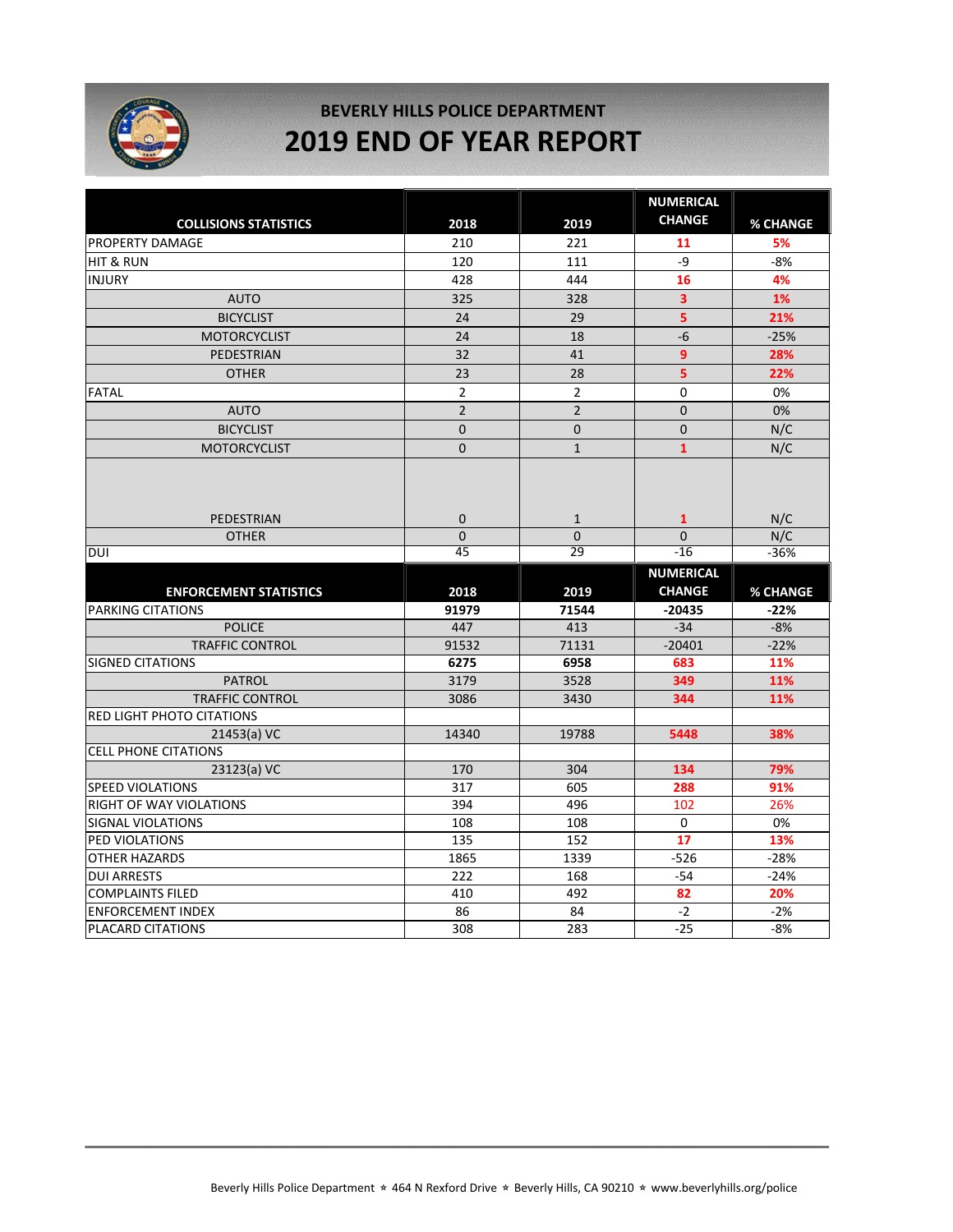

### **BEVERLY HILLS POLICE DEPARTMENT 2019 END OF YEAR REPORT**

|                                               |      |      | <b>NUMERICAL</b> |          |
|-----------------------------------------------|------|------|------------------|----------|
| <b>DETECTIVE BUREAU</b>                       | 2018 | 2019 | <b>CHANGE</b>    | % Change |
| <b>CASES ASSIGNED</b>                         | 3786 | 3167 | $-619$           | $-16%$   |
| <b>CASES CLOSED/CLEARED</b>                   | 3191 | 1957 | $-1234$          | $-39%$   |
| <b>IFELONY CASE FILING</b>                    | 199  | 250  | 51               | 26%      |
| <b>MISDEMEANOR CASE FILING</b>                | 630  | 483  | $-147$           | $-23%$   |
| <b>CASE REJECTED BY DISTRICT ATTORNEY</b>     | 101  | 79   | $-22$            | $-22%$   |
| <b>IPENDING FILING WITH DISTRICT ATTORNEY</b> | 118  | 126  |                  | 7%       |
| <b>PENDING DNA</b>                            | 27   |      | $-18$            | $-67%$   |

|                                               |      |      | <b>NUMERICAL</b> |          |
|-----------------------------------------------|------|------|------------------|----------|
| <b>CRIME IMPACT TEAM</b>                      | 2018 | 2019 | <b>CHANGE</b>    | % Change |
| <b>CASES ASSIGNED</b>                         | 461  | 333  | $-128$           | $-28%$   |
| <b>CASES CLOSED/CLEARED</b>                   | 143  | 210  | 67               | 47%      |
| <b>FELONY CASE FILING</b>                     | 27   | 11   | $-16$            | -59%     |
| IMISDEMEANOR CASE FILING                      | 223  | 145  | $-78$            | $-35%$   |
| <b>CASE REJECTED BY DISTRICT ATTORNEY</b>     | 8    | 12   |                  | 50%      |
| <b>IPENDING FILING WITH DISTRICT ATTORNEY</b> |      | 51   | 44               | 629%     |
| <b>PENDING DNA</b>                            |      | a    |                  | 80%      |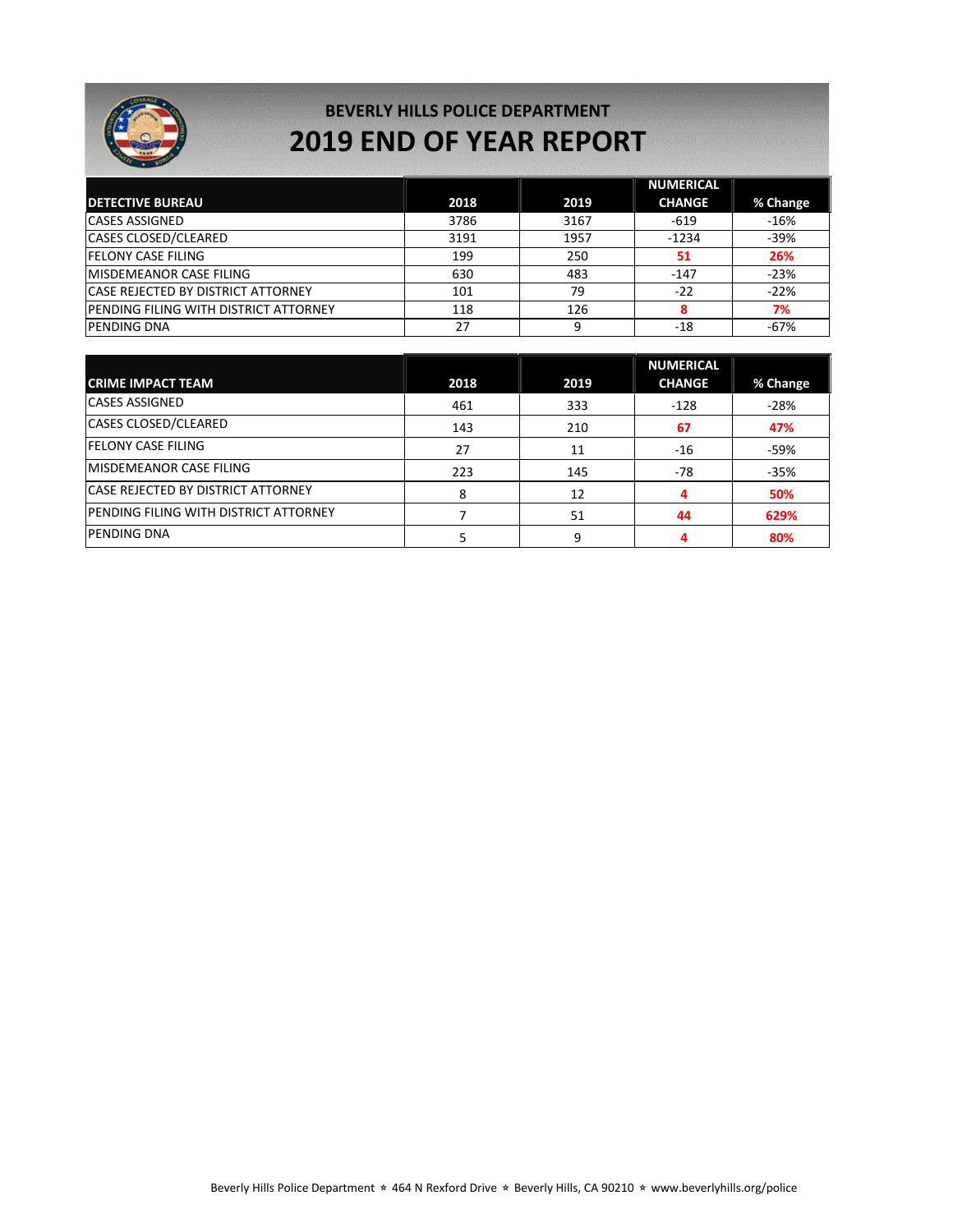| <b>Crime Category</b>                    | <b>Sub-Category</b>                              | <b>Description</b>                                                                                                                     |
|------------------------------------------|--------------------------------------------------|----------------------------------------------------------------------------------------------------------------------------------------|
| <b>ASSAULT</b>                           | Assault - Aggravated                             | An assault with a weapon or with the intent to inflict severe or aggravated bodily injury.                                             |
|                                          | Assault - Simple                                 | An assault with no intent and not resulting in severe or aggravated bodily injury.                                                     |
|                                          | Assaults - Prior to Sept 2018                    | All aggravated and simple assaults (previously combined).                                                                              |
| <b>BURGLARY</b>                          | Burglary - Commercial<br><b>Building</b>         | Entry into a commercial business after business hours with the intent to commit theft                                                  |
|                                          | Burglary – Construction Site                     | Any entry onto a construction site with intent to commit theft.                                                                        |
|                                          | Burglary - Residential<br>(Accessed Garage Only) | Entry limited to a garage (subterranean, attached to residence, detached from residence) with intent to<br>commit theft.               |
|                                          | Burglary - Residential<br>(Home Occupied)        | Entry into a residence with the intent to commit a theft or any felony while the residence is occupied at<br>the time of the crime.    |
|                                          | Burglary - Residential<br>(Common Area)          | Entry limited to a common mail area or laundry room of a multi-family residence with the intent to<br>commit mail theft or coin theft. |
|                                          | Burglary - Residential (No<br>One Home)          | Entry into a residence with the intent to commit a theft or any felony when no one is home at the time<br>of the crime.                |
| <b>DUI ARREST</b>                        |                                                  | The arrest of a person for driving while under the influence of any alcoholic beverage or drug.                                        |
| <b>HOMICIDE</b>                          |                                                  | The willful (non-negligent) killing of one human being by another.                                                                     |
| <b>MOTOR VEHICLE</b><br><b>THEFT</b>     | Motor Vehicle Theft                              | The theft of a motor vehicle.                                                                                                          |
| <b>ROBBERY</b>                           | Shoplift Robbery                                 | A shoplifter uses force against store security to retain property stolen from the location.                                            |
|                                          | Robbery                                          | The taking of anything of value from a person by force or threat of force or violence.                                                 |
| <b>SEX CRIMES</b>                        |                                                  | Includes rape, sexual battery and sex registrant violations.                                                                           |
| <b>THEFT/LARCENY</b>                     | Theft - Grand                                    | Theft where the value of the property exceeds \$950, or is taken from a person, or a firearm of any<br>value.                          |
|                                          | $Theft-Petty$                                    | Theft where the value of the property is less than \$950.                                                                              |
|                                          | <b>Theft From Commercial</b><br><b>Building</b>  | Theft (regardless of value) from a commercial business, building or office.                                                            |
|                                          | Theft of Auto Parts                              | Theft, limited to auto parts, from the interior or exterior of a vehicle.                                                              |
| <b>VANDALISM</b>                         |                                                  | The malicious destruction, damage or defacing (graffiti) of real or personal property of another.                                      |
| <b>VEHICLE BREAK-</b><br><b>IN/THEFT</b> | Theft - Grand (From<br>Vehicle)                  | Entry into a motor vehicle, without force, where the property stolen exceeds \$950.                                                    |
|                                          | Theft – Petty (From Vehicle)                     | Entry into a motor vehicle, without force, where the property stolen is less than \$950.                                               |
|                                          | Burglary - From a Motor<br>Vehicle               | Forced entry into a locked motor vehicle with the intent to commit theft.                                                              |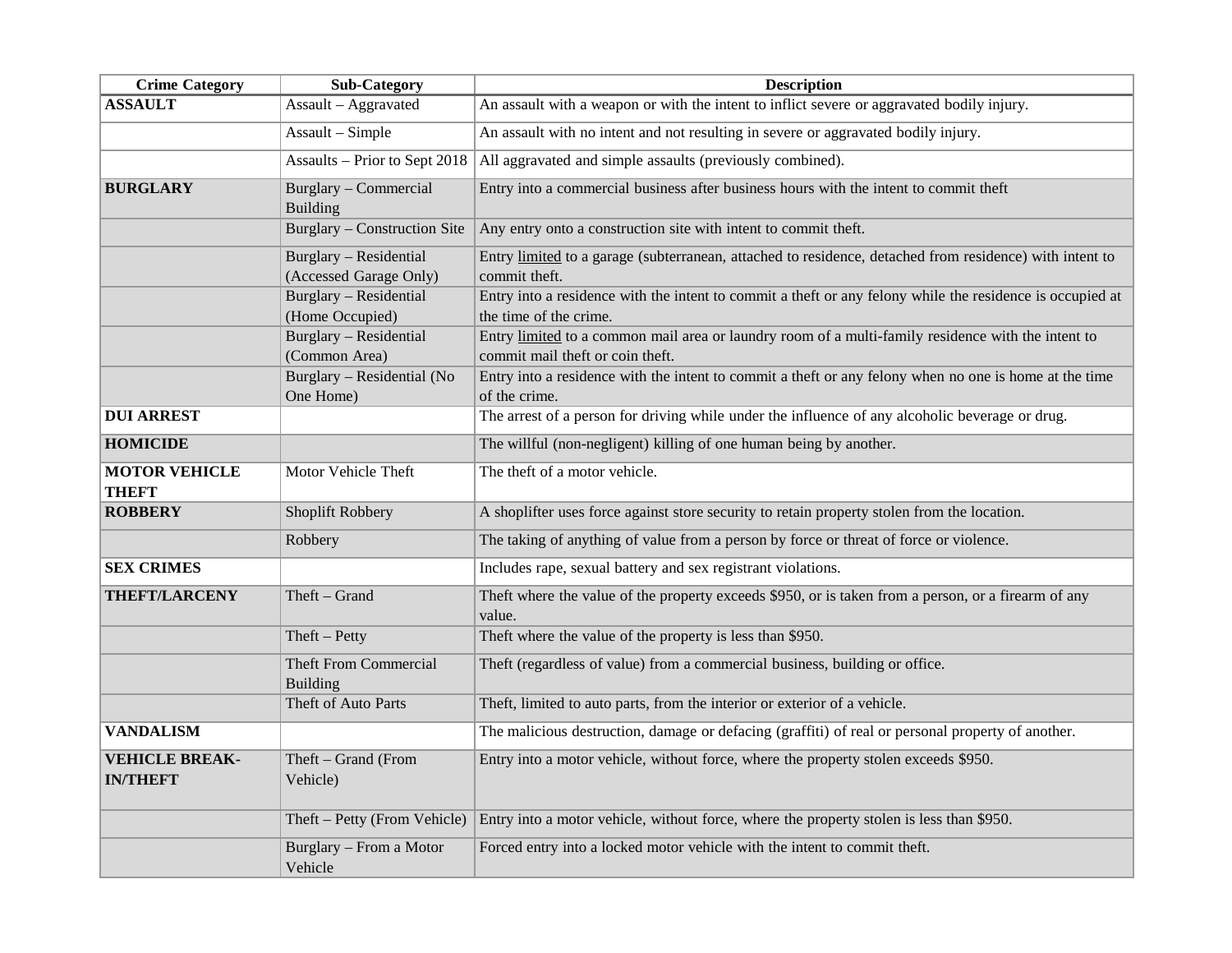

## **BEVERLY HILLS POLICE DEPARTMENT SUMMARY FOR END OF YEAR REPORT**

#### **Crime Summary**:

In 2019, overall crime decreased by over 14%; meanwhile, the department made over 2,000 arrests which resulted in a 7% increase in arrests made. Most significantly, there is a -49% decrease in our Residential Burglaries. This was 133 less Residential Burglaries in 2019. This is attributed to a strategic focus on crime reduction and the Geographical Policing model, data-driven and predictive policing deployments and great proactive police work across the department.

During 2019, there was a significant decrease in Sexual Assaults. Specifically, Rapes were down 50% from the previous year (6 less). The other related crimes that contributed to the total crime decrease were Motor Vehicle Thefts (-36%) and Burglary/Thefts from Motor Vehicles (-9%). However, during 2019, there was a slight increase in violent crimes (2%). The small increase in violent crimes were mainly attributed to an uptick in Robberies.

In 2019, we saw an increase in Robberies when compared to the previous year (2018). This included both Street and Commercial Robberies. However, we made arrests in 24 out of the 52 Robberies for an arrest rate of 46% and a clearance rate of 40%. These Robberies were solved through the use of technology, foot patrols, surveillance, and undercover operations by our Crime Impact Team and collaboration with our business partners.

#### **Crime Information and Prevention**:

- In early 2019, the department launched an interactive crime mapping website which allows users to view real time crime information in Beverly Hills by selecting from a variety of crime types and timeframes for their search. Visit https://gis.beverlyhills.org/VBH/CrimeMap/
- During mid-year 2019, a new mobile app was launched as a service to the community. The new app is an innovative approach for Beverly Hills Citizens, businesses and visitors to receive important, timely alerts and notifications from our Police Department.
- Crime prevention flyers were placed in our local newspapers and posted on the department's social media profiles.
- Throughout 2019, the department deployed multiple forms of technology, bait bicycles and decoy police vehicles as force multipliers to making arrests and reducing overall crime.

#### **Significant Accomplishments**:

- In December 2019, a high-profile arrest was made swiftly in connection with the vandalism that took place at the Nessah Synagogue.
- During mid-year 2019, with the partnership of the Detective Bureau and our Crime Impact Team, two suspects were arrested in connection to a series of stolen headlamps from high-end vehicles within the city of Beverly Hills.
- The Patrol Division continued to make daily proactive arrests in areas identified as "hot spots" by our Crime Analysis Unit and Geographical Policing Lieutenants.